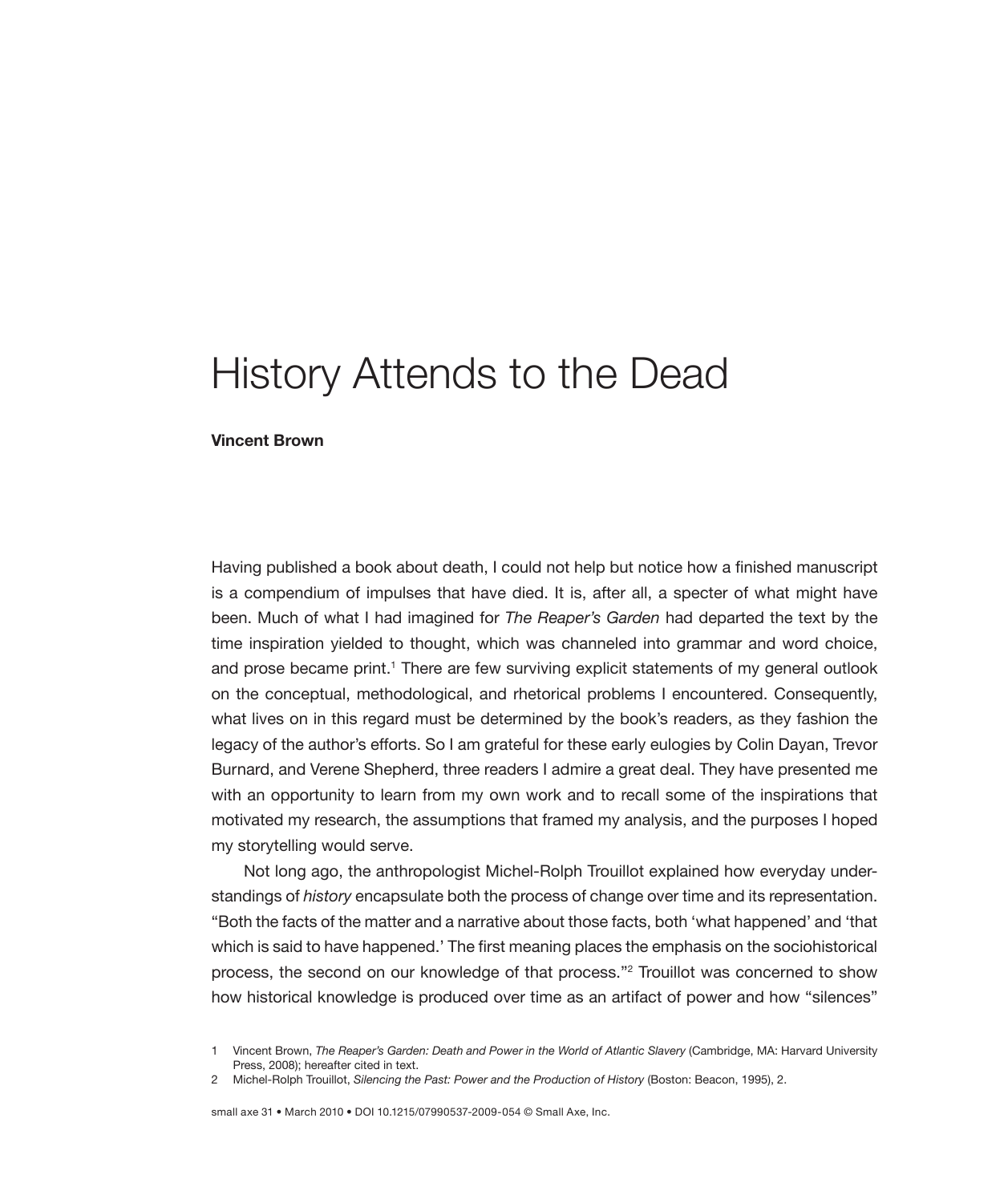in historical understanding result from the creation of sources, the making of archives, the retrieval of events as moments of importance, and the interpretation of retrospective significance. I had only recently read *Silencing the Past* when I began to make my way through statistical studies of the demography of Atlantic slavery, especially the indispensable work of B. W. Higman and Trevor Burnard.<sup>3</sup> Confronted with the imposing volume of data on the shaping force of high mortality rates, I also encountered a piercing silence, best represented by a passage in Stuart Schwartz's magnificent social history of Bahian sugar plantations:

What the skeleton of lists at Fazenda Saubara cannot convey is the kind of world and perception of it that such high mortality rates must have created. Here we are dealing with pure speculation, but undoubtedly slaves perceived the transitory nature of their existence and the danger of death in which they lived. Those few who survived the whole decade [1750–60] at Saubara would have seen almost half their friends, acquaintances, and companions die in that short time. Was their reaction despair, resignation, or resentment? We cannot know.<sup>4</sup>

This was a provocation. Having identified statistically one of the most salient aspects of plantation slavery, Schwartz largely declined to pursue his questions further. Like many social historians of his generation, Schwartz revealed in his approach the importance of fundamental questions to which his method could yield few answers. He was right, of course; most of the sources created by planters noted deaths as business expenses, things to be counted. Even in territories within the ambit of the Catholic Church—which maintained a bureaucratic interest in supernatural affairs—commonly recognized sources, archives, events, and interpretations had not combined to facilitate a readily accessible history of slavery's world of high mortality.<sup>5</sup>

My frustration with this impasse paralleled the dissatisfaction that had led so many social historians to cultural history a generation before me.<sup>6</sup> For them the study of culture provided a way to examine the life worlds of populations only barely discernable in the archives of states, churches, and commercial enterprises. But I thought that rather than distilling cultures of death from a long and turbulent history, I might see the beliefs and behaviors associated

- 3 B. W. Higman, *Slave Populations of the British Caribbean, 1807–1834* (Baltimore: Johns Hopkins University Press, 1984); B. W. Higman, *Slave Population and Economy in Jamaica, 1807–1834* (Cambridge: Cambridge University Press, 1976); Trevor Burnard, "European Migration to Jamaica, 1655–1780," *William and Mary Quarterly* 53, no. 4 (October 1996): 769–94; and Trevor Burnard, "A Failed Settler Society: Marriage and Demographic Failure in Early Jamaica," *Journal of Social History* 28, no. 1 (Fall 1994): 63–82. Out of the voluminous literature on the demography of slavery, see especially Philip D. Curtin, "Epidemiology and the Slave Trade," *Political Science Quarterly* 83, no. 2 (1968): 190–216; Richard Sheridan, *Doctors and Slaves: A Medical and Demographic History of Slavery in the British West Indies, 1680–1834* (Cambridge: Cambridge University Press, 1985); Kenneth Kiple, ed., *The African Exchange: Toward a Biological History of Black People* (Durham, NC: Duke University Press, 1987); Robert William Fogel and Stanley L. Engerman, *Time on the Cross: The Economics of American Negro Slavery* (New York: Norton, 1989); and Michael Tadman, "The Demographic Cost of Sugar: Debates on Slave Society and Natural Increase in the Americas," *American Historical Review* 105, no. 5 (December 2000): 1534–75.
- 4 Stuart B. Schwartz, *Sugar Plantations in the Formation of Brazilian Society: Bahia, 1550–1835* (Cambridge: Cambridge University Press, 1985), 378.
- 5 However, for an excellent study of death and politics in Brazilian slave society, which appeared first in Portuguese in 1991, see João José Reis, *Death Is a Festival: Funeral Rites and Rebellion in Nineteenth-Century Brazil*, trans. H. Sabrina Gledhill (Chapel Hill: University of North Carolina Press, 2003). For a later period in Brazil, see Nancy Scheper-Hughes, *Death Without Weeping: The Violence of Everyday Life in Brazil* (Berkeley: University of California Press, 1992).
- 6 For an illuminating discussion of the trajectory followed by many social historians, see William H. Sewell Jr., "Crooked Lines," *American Historical Review* 113, no. 2 (April 2008): 393–405.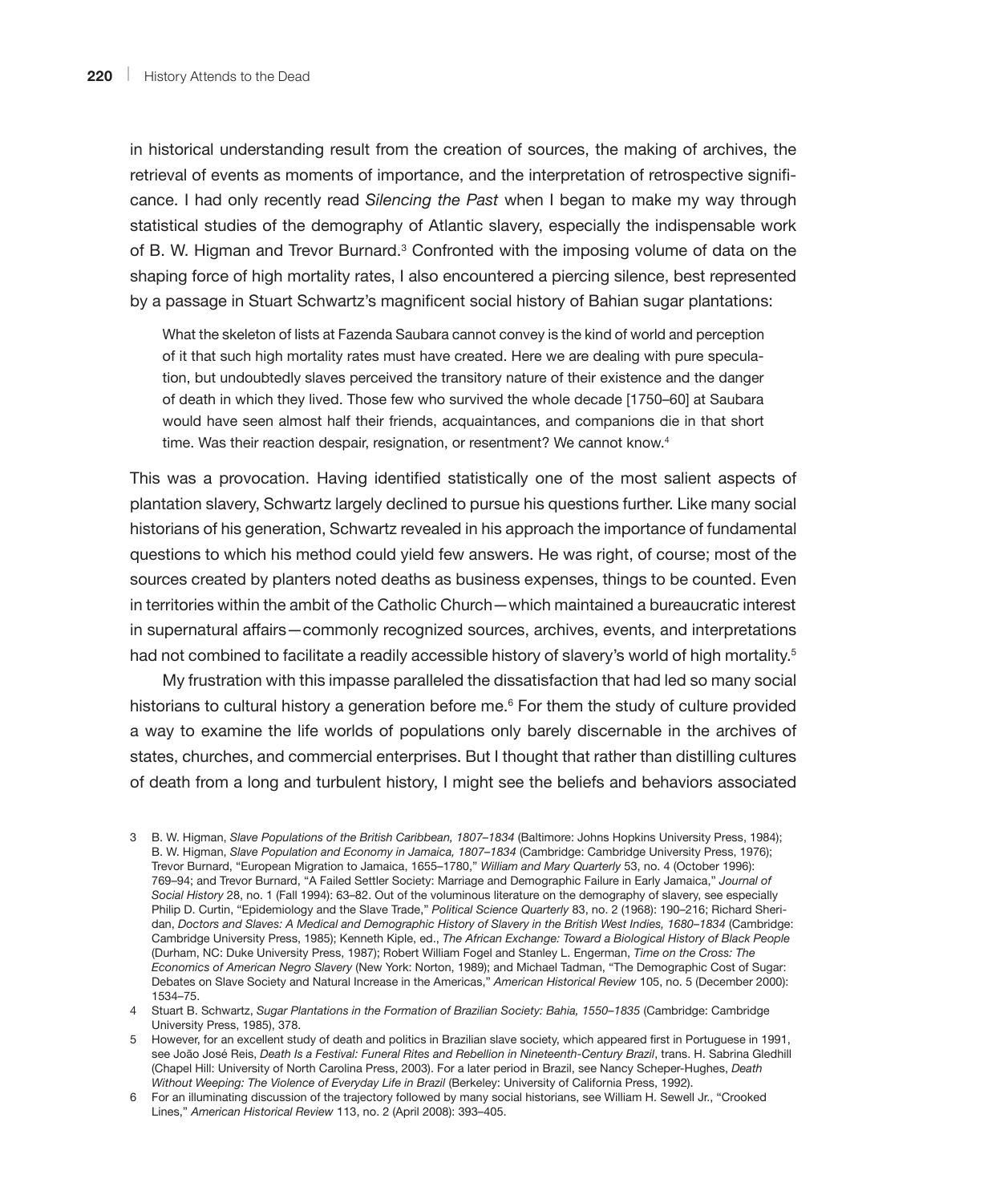with death as the driving force of a sociohistorical process. Acknowledging the importance of death, I came to ask how people dealt with the dead and how their interest in supernatural forces came to be a real determinant of their actions. This was part of a larger set of questions about how and why the past inspires, and about how people make use of history. Informed by my readings in the ethnography of mortuary ritual and religious histories of early modern Europe, I came to understand that the dead serve to make an ineffable abstraction like death more immediate, personal, and knowable.<sup>7</sup> I learned how the dead have served as a focal point for both the actions that make significant things happen and for the representation of the past itself. In this way, examining relations between the living and the dead became a way not only to glimpse what kind of a world death created but also to show how what Colin Dayan called the "rituals of history" have been part of the political struggles that shape the process of change over time.<sup>8</sup> Or, to put it more directly, to see what people *made* of death and the dead.

Given the nature of my sources, I was necessarily vague in my treatment of just what I meant by *the dead*. In fact, I joined several potentially distinct meanings, which (hopefully) served to illustrate the way relations between the living and the dead allowed people to stitch themselves into a social fabric that was by turns textured and abstract, immediate and eternal. The dead were corpses, ancestors, the spirit world, those who came before, and those who would die in the future—the representatives of people's place in time.<sup>9</sup> Generally, the dead embody the human experience of time: they hem the present, define the past, and guide struggles to shape the future. Jamaican slave society, in which death was omnipresent, seemed to show this in stark relief.

This idea about the temporalities of the dead was implicit in the tripartite organization of *The Reaper's Garden*. The first part of the book is a largely synchronic study of the enduring political-economic forces and cultural practices that made a slave society from a human catastrophe. After exploring the way that the colonial economy focused attention on death and the way that rites of passing and inheritance gave recognizable patterns to social life, the book proceeds to a diachronic discussion of the way that invocations of the dead in a range of conflicts—from efforts to stage and suppress revolt to arguments over the morality of the British empire and the souls of its subjects—facilitated significant changes in the local and transatlantic history of slavery and abolition. Finally, the story looks backward to explore

<sup>7</sup> See especially Katherine Verdery, *The Political Lives of Dead Bodies: Reburial and Postsocialist Change* (New York: Columbia University Press, 1999); Joseph Roach, *Cities of the Dead: Circum-Atlantic Performance* (New York: Columbia University Press, 1996); Robert Hertz, "The Collective Representation of Death," *Death and the Right Hand*, trans. Rodney and Claudia Needham (1907; London: Cohen and West, 1960); Peter Metcalf and Richard Huntington, *Celebrations of Death: The Anthropology of Mortuary Ritual*, 2nd ed. (Cambridge: Cambridge University Press, 1991); Peter Brown, *The Cult of the Saints: Its Rise and Function in Latin Christianity* (Chicago: University of Chicago Press, 1981); Philippe Ariès, *The Hour of Our Death*, trans. Helen Weaver (1981; Oxford: Oxford University Press, 1991); David Cressy, *Birth, Marriage, and Death: Ritual, Religion, and the Life-Cycle in Tudor and Stuart England* (New York: Oxford University Press, 1997); Bruce Gordon and Peter Marshall, "Placing the Dead in Late Medieval and Early Modern Europe," introduction to Bruce Gordon and Peter Marshall, eds., *The Place of the Dead: Death and Remembrance in Late Medieval and Early Modern Europe* (Cambridge: Cambridge University Press, 2000).

<sup>8</sup> See Joan [Colin] Dayan, *Haiti, History, and the Gods* (Berkeley: University of California Press, 1995).

<sup>9</sup> I am grateful to the graduate students in Marcus Rediker's and Patrick Manning's Atlantic seminar at the University of Pittsburgh, who pressed me on this point during a visit on 26 March 2008.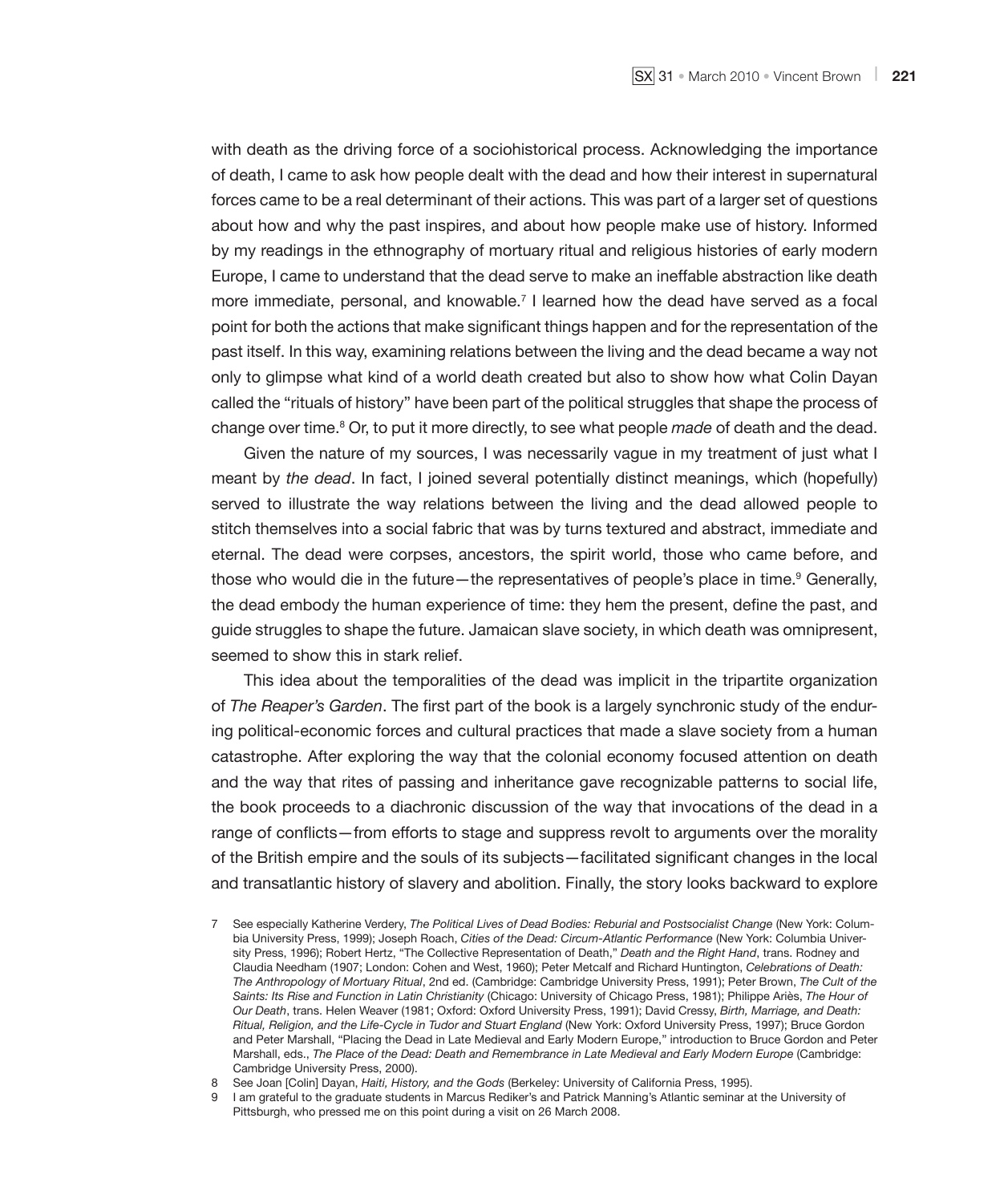the commemorations of the dead that helped to set the terms for debates over emancipation and its aftermath. By using static, progressive, and retrospective modes of analysis I hoped to convey a sense of the way that a politics of death and the dead not only is concerned with remembrance but also is pertinent to the present, future, and past all at once.

The dead have certainly loomed large in human endeavors. In everything from the exchange of property to the authorizing of rhetorical expression, people look to the dead as the personification of legitimate precedent. The ubiquitous importance of relations between the living and dead has been analyzed in scholarship most often through the lens of culture and religion. Yet cultural history has traditionally been principally concerned with discerning and explaining unique logics of meaning and behavior corresponding to particular groups defined by geography, nation, class, race, ethnicity, and so on. Often assuming an isomorphic relationship between cultural practice, population, and bounded territory, studies in the genre tended to ignore or underplay the kinds of movement, change, and entanglement that define the history of the African diaspora and the Atlantic world. In studies of religion, especially in those classified under the rubric of the African diaspora, the dead and ancestors feature as a focus of ritual attention, but it has been rare to find a study willing to take seriously the idea that all this interest in supernatural affairs has a notable historical impact beyond the religious sphere. Consequently, scholars know a lot about cultures of death but less about how the dead catalyze historical process, this knowledge having been left to religious adepts with different standards of evidence and interpretation. Indeed, secular history writing from the time of Thucydides seems to have required that supernatural forces be cordoned off in the realm of myth, and their role in motivating human action neatly separated from "real" forces.<sup>10</sup> At the same, as Saidiya Hartman has recognized, "history is how the secular world attends to the dead."11 In other words, worldly narratives about the past compete with spiritual discourses even while taking up the same subject. Why not then intertwine them in order to consider how these representations of death and the dead *drive* as well as derive from larger sociohistorical processes?

In approaching this question, I was not primarily interested in arguing for a kind of demographic determinism. The demographic environment was what Alfred Hitchcock liked to call "the MacGuffin," the essential background for the strivings of slaves, colonists, missionaries, and other concerned imperial subjects, whose efforts held me in suspense.<sup>12</sup> What did it mean to survive under those conditions? While Jamaica's (and Atlantic slavery's) catastrophic demography begged the question of how people experienced it and what they made of their predicament, I followed recent cultural studies–inflected scholarship in presuming the

<sup>10</sup> Thucydides, *History of the Peloponnesian War*, trans. Benjamin Jowett (Amherst, NY: Prometheus, 1998), is often credited as the first "modern" history for focusing on human agency rather than that of the gods. Among the great recent exceptions are the many works by anthropologist Michael Taussig; see especially his *Shamanism, Colonialism, and the Wild Man: A Study in Terror and Healing* (Chicago: University of Chicago Press, 1987).

<sup>11</sup> Saidiya Hartman, *Lose Your Mother: A Journey along the Atlantic Slave Route* (New York: Farrar, Straus, and Giroux, 2007), 18.

<sup>12</sup> Alfred Hitchcock, "Master of Suspense, Being a Self-Analysis by Alfred Hitchcock" and "Lecture at Columbia University," in *Hitchcock on Hitchcock*, ed. Sidney Gottlieb (London: Faber and Faber, 1995), 124, 270.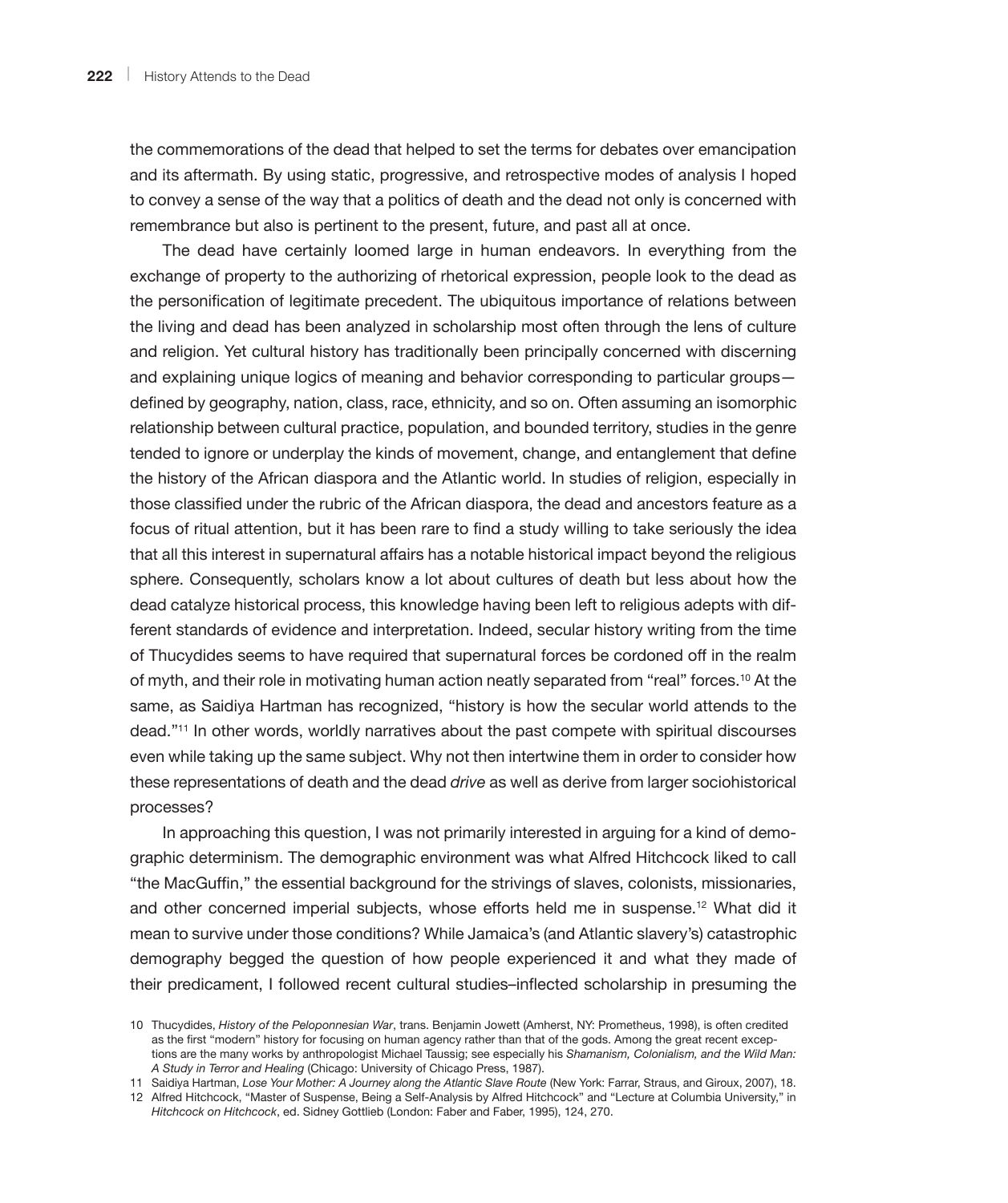semi-autonomy of cultural and material life.<sup>13</sup> Scholars such as Paul Gilroy and Stuart Hall, to name only two, had helped to shift discussions of transatlantic black cultural history from questions of heritage to questions of vernacular political culture, showing how particular practices and discursive idioms mediate material and ideological struggles.14 Building on their insights, I hoped to develop a dynamic understanding of how the idioms that related the living to the dead mediated the way people in Jamaican slave society strove to achieve particular ends.

My aim was to begin where most demographic histories of slavery had left off, to explore how social, cultural, and political life articulated with the brutal facts of morbidity and mortality. So while Trevor Burnard may be right to suggest that the pervasiveness of death in Jamaica is even more profound than I acknowledge, at the time I wrote *The Reaper's Garden* I was eager to avoid drawing simple correlations between mortality rates and transformations in social life. Indeed, the first chapter, which considers statistical data in most detail, is lengthy but impatient, in a hurry to establish the demographic context as a problem in the *experience* of Atlantic slavery and to discover the implications of death as a way of life. Never simply a reflection of material conditions, experience is mediated by cultural practices and beliefs and inflected by political struggle. What I was after, then, was some way of writing the social, cultural, and political history of slavery in relation to the generative properties of death. A rehearsal of slavery's horror was not the point of the argument but the point of departure for a discussion of what people made of such circumstances.15 I was guided by my desire to see how the politics of everyday life played out under sustained crisis. If in my text "death overwhelms life" and readers see Jamaican slave society as being "devoid of any lasting meaning for its residents," as Burnard claims, then I have failed to sufficiently stress the ways in which the Grim Reaper cultivated social life. For, I began with the assumption that death and life are not only opposites but also mutually constitutive states of being made meaningful by the practices that define them. Death was not only an end; it spurred regeneration, thereby helping to constitute life. I tried to imagine the social and cultural activity surrounding death less as a pathological distortion of recognizably healthy life than as a natural state of affairs under conditions of "creative destruction."16

<sup>13</sup> See especially Stuart Hall, "The Problem of Ideology—Marxism without Guarantees," in Betty Matthews, ed., *Marx: A Hundred Years On* (London: Lawrence and Wishart, 1983), 57–85; and Stuart Hall, "Race, Articulation, and Societies Structured in Dominance," in Houston A. Baker, Manthia Diawara, and Ruth H. Lindeborg, eds., *Black British Cultural Studies: A Reader* (Chicago: University of Chicago Press, 1996), 16–60.

<sup>14</sup> See especially David Morley and Kuan-Hsing Chen, eds., *Stuart Hall: Critical Dialogues in Cultural Studies* (New York: Routledge, 1996); and Paul Gilroy, *The Black Atlantic: Modernity and Double Consciousness* (Cambridge, MA: Harvard University Press, 1993).

<sup>15</sup> At an early stage of the project a friend asked, "What is your thesis, anyway? That slavery was bad?" His unmistakable implication: don't we know that already? I explained that within traumatic histories there is much yet to be explained about how people's actions contribute to the unfolding of dynamic processes.

<sup>16</sup> This term, describing capitalism's essential properties, was first popularized by the economist Joseph Schumpeter, who thought *creative destruction* a good thing. See Joseph A. Schumpeter, *Capitalism, Socialism, and Democracy* (1942; New York: Harper, 1975).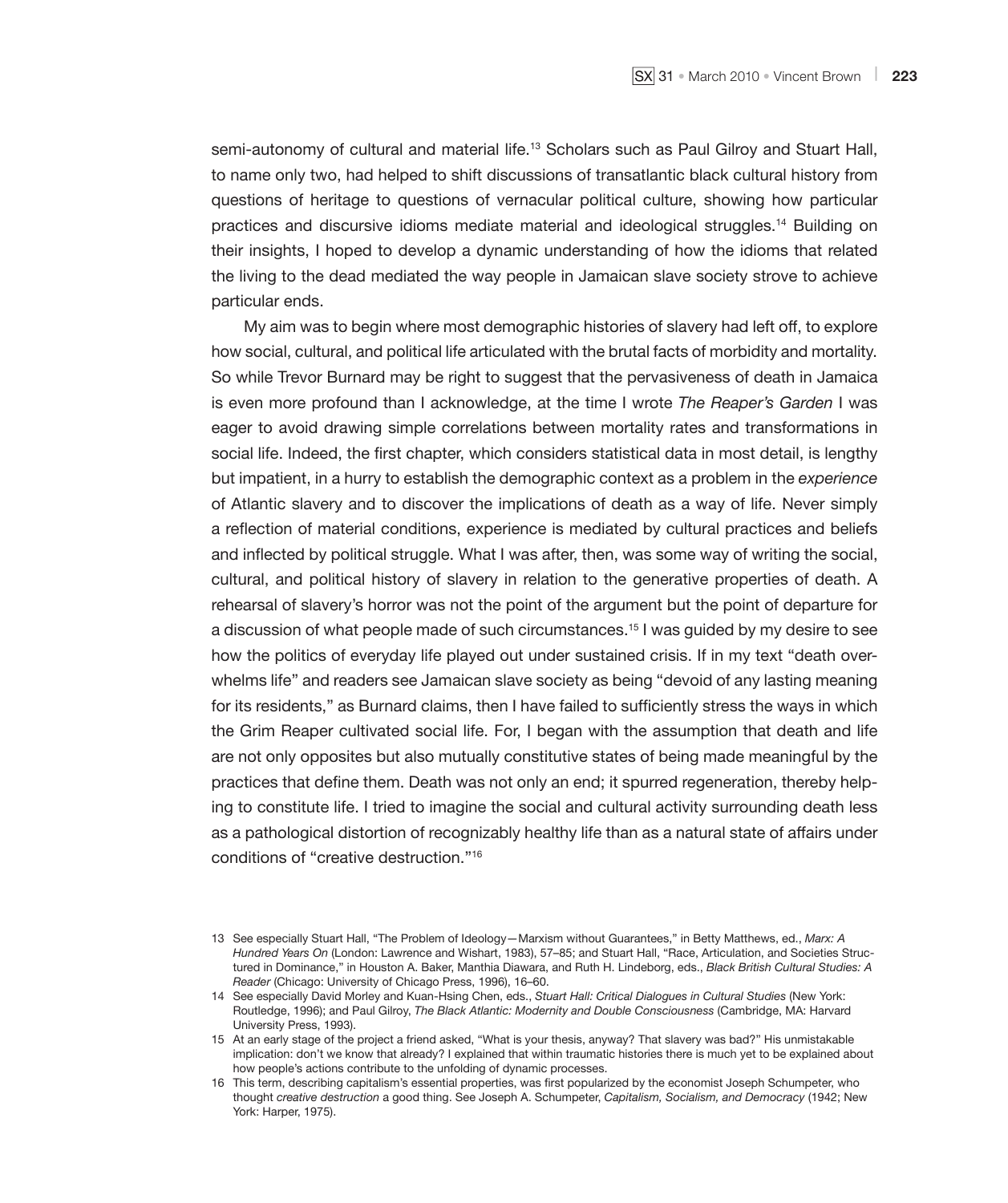I hoped to steer a course between that old and enduring opposition—structure and agency, where structure equates with power and agency is construed as its opposite—that had helped to produce a silence around the history of relations between the living and the dead in slavery. Either the system of bondage was so overwhelming that it completely defined the behavior of the enslaved, or the enslaved were implacable rebels who maintained some deep self, unaffected by the prerogatives of power. Either Africans were stripped of their cultural heritage by dislocation, alienation, and subjugation, or they recreated vital communities by retaining core aspects of their ancestral cultures. David Scott recently highlighted an important problem with the debates arising from these positions. For many scholars, he notes, the power of slaveholders and the damage wrought by slavery have been "pictured principally as a negative or limiting force" that "restricted, blocked, paralyzed, or deformed the transformative agency of the slave." Viewing "slave plantation colonial power" in this way "obliges one to look for the agency that transgresses it, survives it, overcomes it, and to look in turn for the sources (cultural or otherwise) that enabled or fed that transgression, survival, or overcoming." Often neglected is the fact that the violent domination of slavery generated political action, it was not antithetical to it. Scholars who have emphasized slavery's corrosive power and those who stress resistance and resilience share the same assumption, which prevents them from pursuing questions about "how colonial power reshaped or reorganized the conceptual and institutional conditions of possibility of social action and its understanding."<sup>17</sup> The terms of this debate have also understated the predicament of the powerful and obscured the ways that the activity of the enslaved was a constituent aspect of colonial power in operation.18

Freed of the need to keep agency and power locked in opposition, one can emphasize the ways that the practice of political life generated systemic transformations in social relationships. Following William Sewell Jr.'s useful definition of *structures* as "mutually sustaining cultural schemas and sets of resources that empower and constrain social action" and *agents* as those empowered "both by the knowledge of cultural schemas that enables them to mobilize resources and by the access to resources that enables them to enact schemas," it is less difficult to envision a more elemental political history of slavery that includes the role of supernatural "schemas" in material life.<sup>19</sup> For those contending with the conditions of Atlantic slavery, enacting assumptions about the role of the dead in the fortunes of the living required daily struggle over the means of existence and the exercise of will, even as such efforts reshaped the conditions in which people conceived their relations with the dead. In this sense, while *The Reaper's Garden* may appear at first glance to exemplify a trend away

<sup>17</sup> David Scott, *Conscripts of Modernity: The Tragedy of Colonial Enlightenment* (Durham, NC: Duke University Press, 2004), 111–12, 119.

<sup>18</sup> As Laurent Dubois has recognized, "Through their labor but also through their resistance—both in actions and in speech enslaved peoples in the Atlantic world both generated problems of governance and began to propose new solutions by insisting on their own dignity and denying the justifications issued for their enslavement." Laurent Dubois, "An Enslaved Enlightenment: Rethinking the Intellectual History of the French Atlantic," *Social History* 31, no. 1 (February 2006): 14.

<sup>19</sup> William H. Sewell Jr., *Logics of History: Social Theory and Social Transformation* (Chicago: University of Chicago Press, 2005), 151.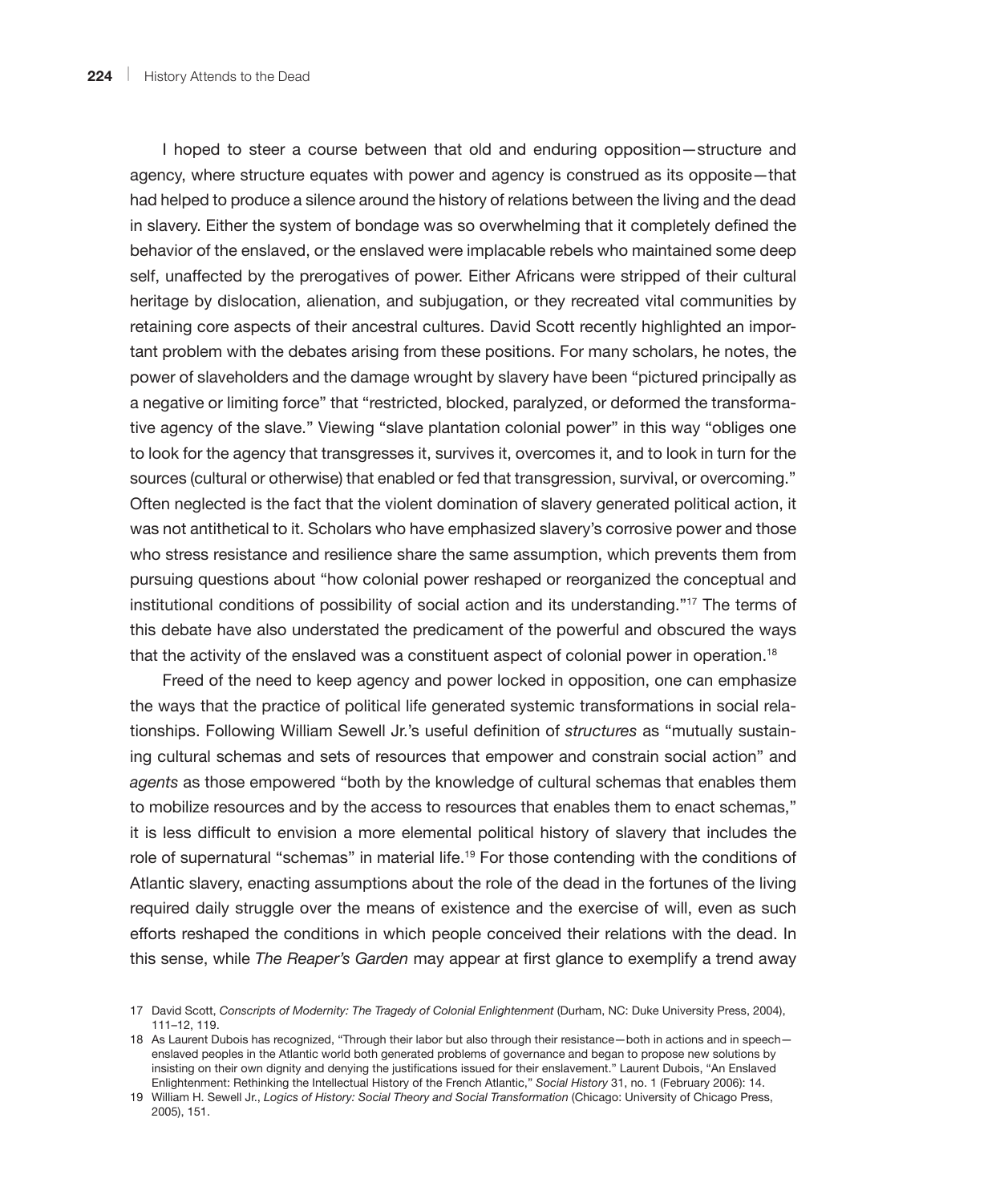from scholarship that emphasizes resistance and cultural dynamism, I have viewed my work as a natural development upon what has often been glossed as the "agency, culture, and community" school of slavery studies.<sup>20</sup> I had hoped to transcend the debate about whether the enslaved could create vibrant communities under severe constraints by highlighting the unmistakable political creativity shown by those facing the most absolute of limitations—slaverv and death.<sup>21</sup>

If Burnard is convinced that I do not seem to argue forcefully for the agency and resistance of the enslaved, or at least that my "heart is not in these arguments," this may be because I assumed agency and resistance rather than arguing for their existence. For me, the question was never, are the slaves agents? but rather, *what is the focus of their agency*?<sup>22</sup> So while I spent a great deal of effort describing the conditions that shaped the subjectivity of the enslaved (and their masters), I was generally more interested in what people made of their predicament. I also wanted to avoid understating the limitations on the powerful by maintaining a sense of the desires, aspirations, and outright fears that drove slaveholders' choices and motivated their unspeakable acts of violence, or in some cases, self-serving benevolence. This was something understood acutely by the enslaved, who needed a keen awareness of where their masters are vulnerable. How else could they learn to play them off each other, make claims in shared idioms, or provoke self-defeating behavior that might lead to precious opportunities for revolt? Yes, slave societies were the products of violence, coercion, and dislocation, but these things were also the raw materials of an everyday struggle without end, a struggle that often revolved around relations between the living and the dead.

These efforts had consequences for the evolution of Atlantic slavery. As highlighted by Dayan, the rites of legal practice governing slavery were deeply entangled with spiritual beliefs. And in law one can often see sediments of the politics of everyday life. Moreover, when people made collective appeals to the dead or on behalf of the dead they fashioned the ligatures of social order, much as law reaches back in time for legitimating precedents. I had learned much from Dayan's work, and came to the project convinced that, as Dayan says here, "the raw materials of colonial legal authority became the stuff of spiritual life" in the Caribbean. Certain of this, I sought to illustrate the reverse, that the worldly routines of spiritual life fed a political process that could transform lawmaking from the local parish to the metropolitan parliament.

Mortuary politics and the laws that reflected it also implied the limitations of the concept of *social death*. Scholars have often followed Orlando Patterson's monumental *Slavery and Social Death* in positing a metaphorical annihilation as the basic condition of slavery. Indeed, social death—"the permanent, violent domination of natally alienated and generally dishonored

<sup>20</sup> The seminal text in this scholarly tradition is John W. Blassingame, *The Slave Community: Plantation Life in the Antebellum South* (New York: Oxford University Press, 1972).

<sup>21</sup> See Richard Price, "Dialogical Encounters in a Space of Death," in John M. Smolenski and Thomas J. Humphrey, eds., *New World Orders: Violence, Sanction, and Authority in the Colonial Americas* (Philadelphia: University of Pennsylvania Press, 2005), 47–65. "We are beginning," Price recognizes, "to unravel the tightly woven threads that bind destruction and invention, death and creation, in the wake of the Columbian moment" (48).

<sup>22</sup> See Walter Johnson, "On Agency," *Journal of Social History* 37, no. 1 (Fall 2003): 113–24.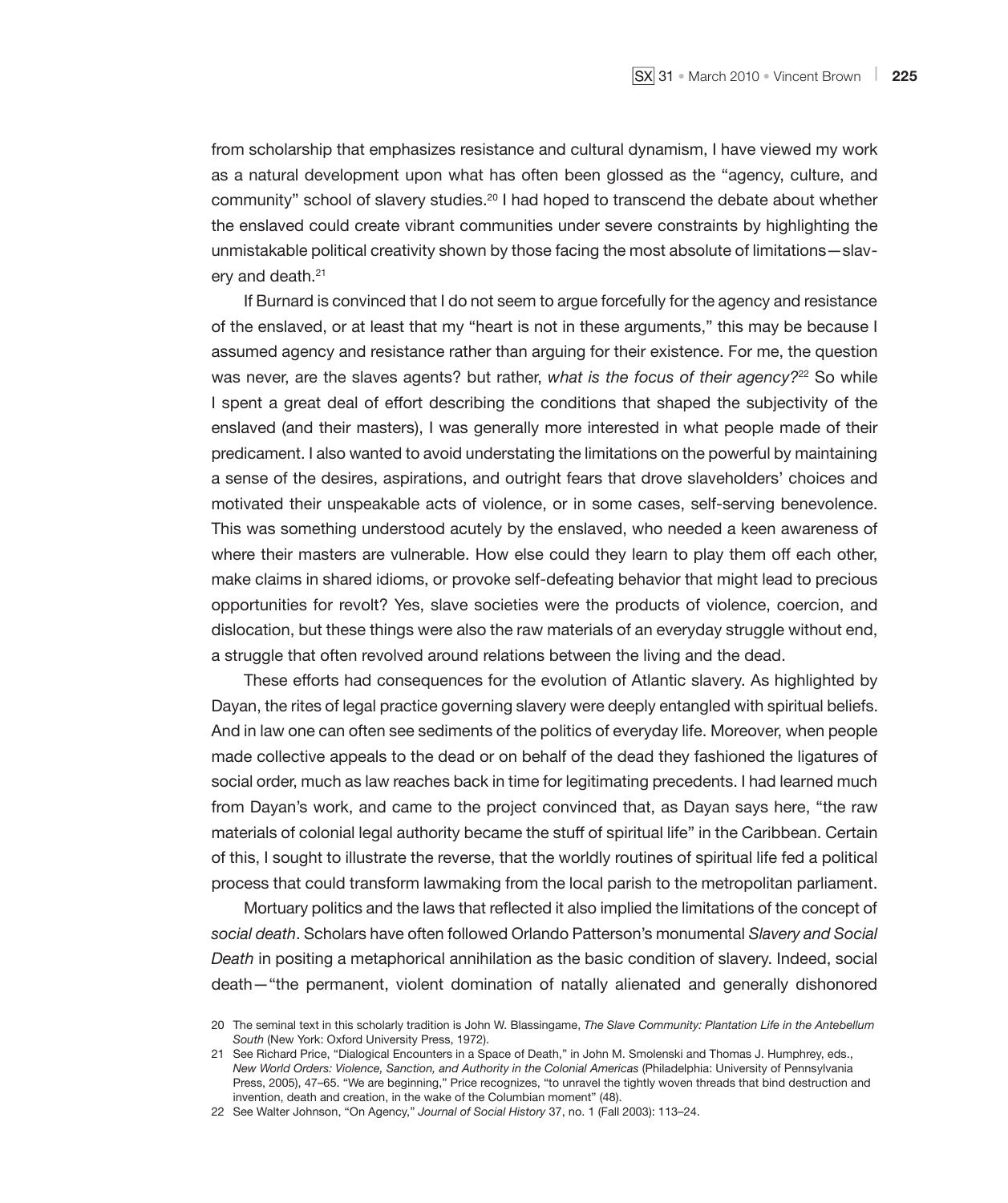persons"23—has become a handy general definition of slavery for many historians and nonhistorians alike. However, it is often forgotten that the concept of social death is a distillation from Patterson's survey of slavery from ancient to modern times—a theoretical abstraction that meant not to describe the lived experiences of the enslaved so much as to reduce them to a least common denominator that could reveal the essence of slavery in an ideal-type slave, shorn of meaningful heritage. As a concept, it has provided a neat cultural logic but ultimately does little to illuminate the social and political experience of enslavement and the struggles that produce historic transformations. Slaves' responses to actual death suggest that if studies of slavery would account for the outlooks and maneuvers of the enslaved as an important part of that history, scholars would do better to keep the struggle against alienation in closer view than alienation itself.<sup>24</sup>

The struggle to remake fractured connections—to extend individual and collective perspectives in time—is at the core of relations between the living and the dead. It may have been especially urgent for those threatened by social death, but the politics of the personified past are, of course, a general feature of human existence. This is, in essence, a politics of time, expressed most clearly in the hard-fought battles over the commemoration of the dead. Verene Shepherd might be seen in this way as an active participant in the history I recount. One can see efforts at commemoration like those she describes in present day Jamaica not only as retrospectives on slavery but also as extensions of the efforts of its legatees. For me, the story told in *The Reaper's Garden* is less a reminder that ancestors must be commemorated than that we are continuing their commemorative work. Remembrance was a vital part of the politics of slavery, then no less than now.

At least since C. L. R. James's *The Black Jacobins* and Eric Williams's *Capitalism and Slavery*, writers of Caribbean history have been keenly aware of its location within a global political economy expanding over several hundred years.<sup>25</sup> While I was disciplined enough not to allow my narrative to slip into allegory, I could not help but locate Jamaican slave society within a turbulent history that continues to unfold—a sweep of accelerating changes, intensifying contacts, and aggravated inequalities presaged by colonialism in the Caribbean. I tried to signal what I take to be important elements of my own context as a writer in the acknowledgments and epilogue: I have been motivated by my understanding of worldwide black freedom struggles, the incarceration industry, pervasive warfare—drug war, cold war, terror war—and the HIV-AIDS pandemic. It must be said that these inspirations are quite distinct from those that stimulated writers such as Richard Dunn and Edmund Morgan.<sup>26</sup> They were shocked by

<sup>23</sup> Orlando Patterson, *Slavery and Social Death: A Comparative Study* (Cambridge, MA: Harvard University Press, 1982), 13.

<sup>24</sup> I have discussed the limitations of the concept of "social death" at length in a review essay, "Social Death and Political Life in the Study of Slavery," *American Historical Review* 114, no. 5 (December 2009): 1231–49.

<sup>25</sup> C. L. R. James, *The Black Jacobins: Toussaint L'Ouverture and the San Domingo Revolution*, 2nd ed. (1938; New York: Vintage, 1989); Eric Williams, *Capitalism and Slavery* (1944; Chapel Hill: University of North Carolina Press, 1994).

<sup>26</sup> Richard S. Dunn, *Sugar and Slaves: The Rise of the Planter Class in the English West Indies, 1624–1713* (Chapel Hill: University of North Carolina Press, 1972); Edmund S. Morgan, *American Slavery, American Freedom: The Ordeal of Colonial Virginia* (New York: W. W. Norton, 1975).